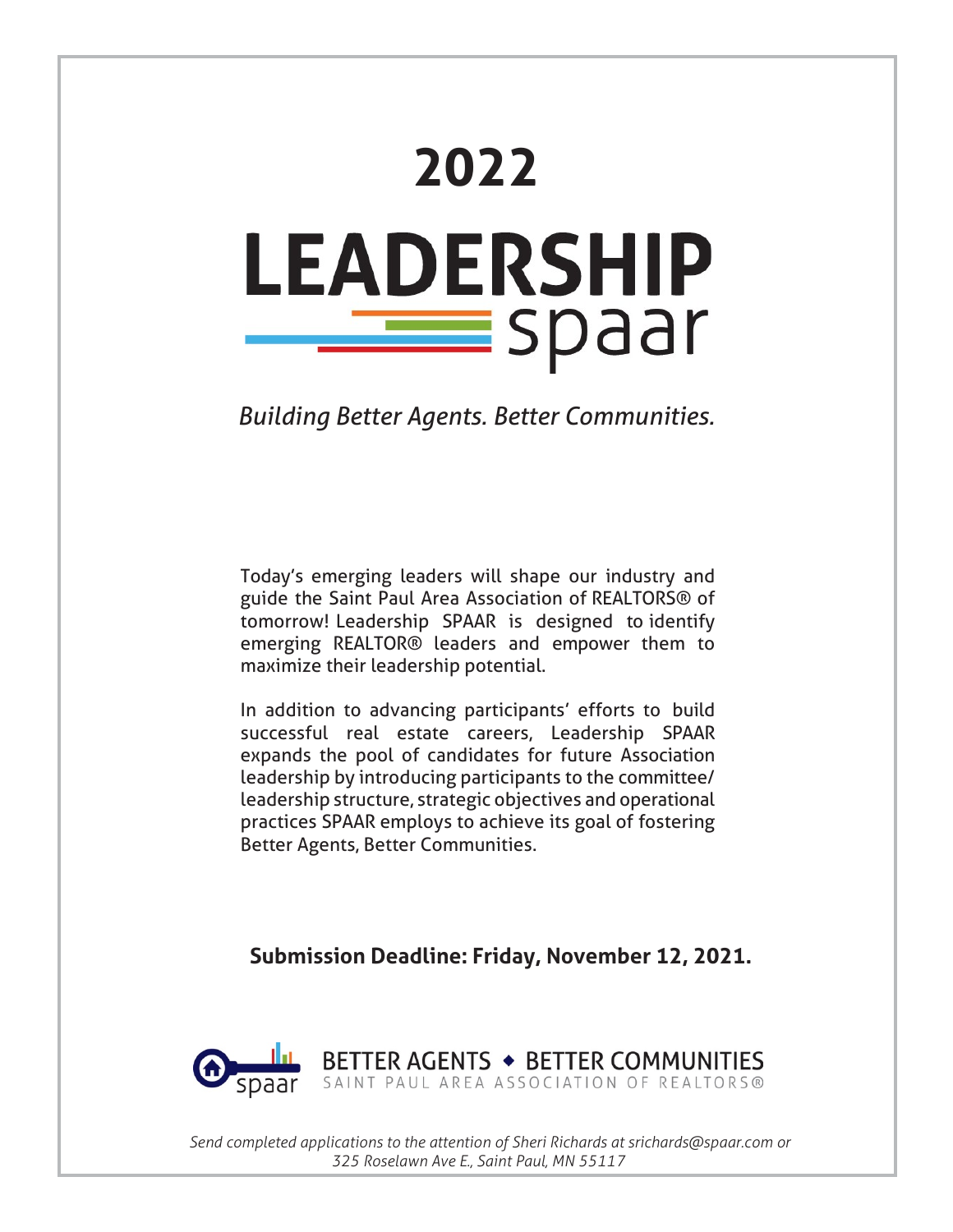# **APPLICANT INFORMATION**

#### **APPLICATION QUESTIONS**

*For questions below add additional pages as needed.*

Describe any leadership positions you have held at your office, association or community.

Describe any volunteer/service activities you take part in within the community.

What makes you an ideal candidate for Leadership SPAAR?

*Optional: Attach your resume or provide the URL to your LinkedIN profile.*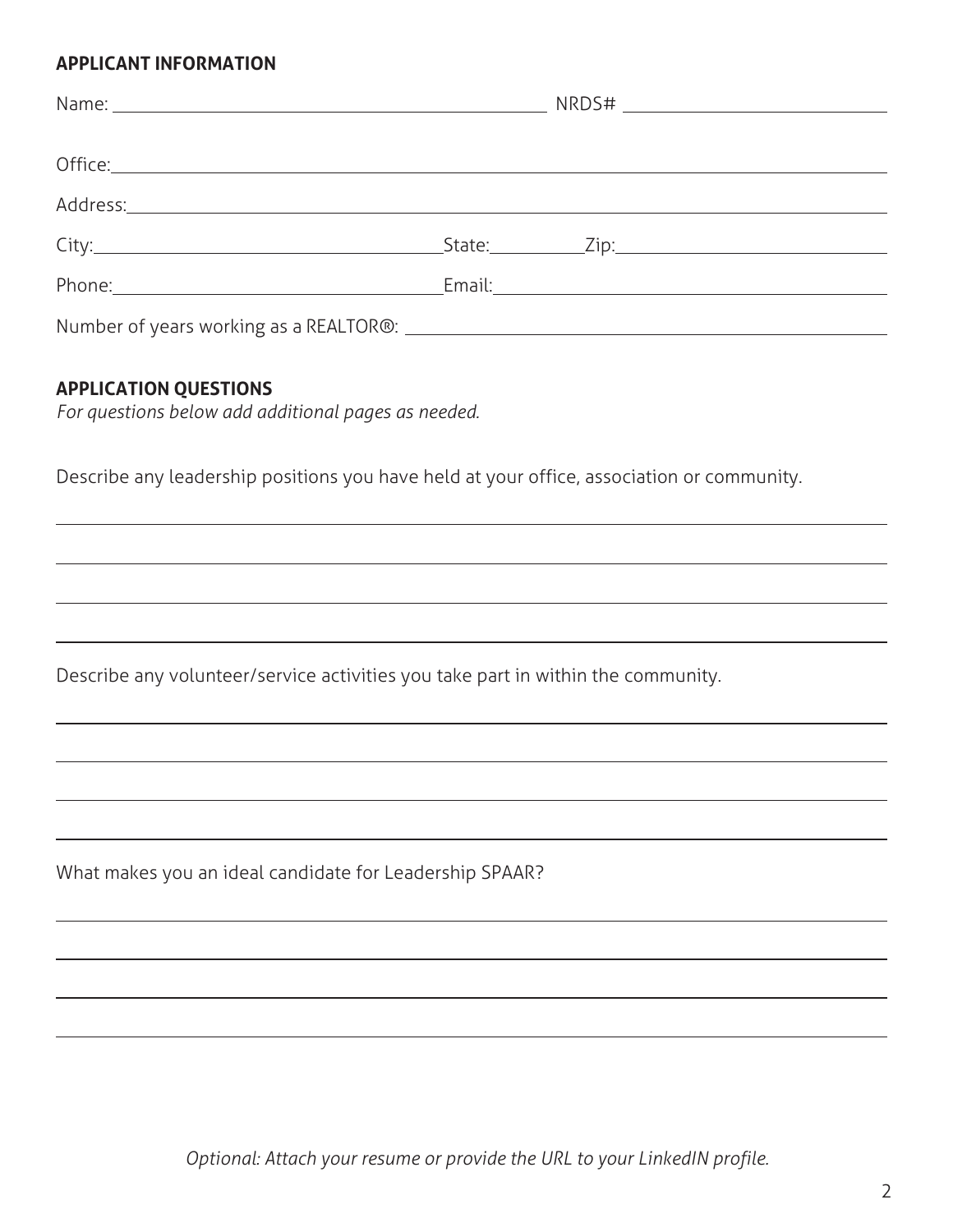How would this experience contribute to your growth as a leader and real estate professional?

Describe a critical issue facing the real estate industry today and discuss how you would like to affect it.

# **Please return the completed form by Friday, November 12, 2021.**

Applications will be reviewed by members of the SPAAR Professionalism Committee, who will select participants. Completing this form does not guarantee that you will be selected for Leadership SPAAR. There is no charge to participate in this program.

- $\Box$  If selected, I give my permission to use my name and image and/or written or verbal information in an interview for publication and publicity purposes.
- $\Box$  If selected I agree to commit to attending all Leadership SPAAR sessions.

Applicant Signature: Date:

## **Broker/Manager Recommendation**

Please provide a brief explanation as to why you recommend this applicant for the Leadership SPAAR program and what they will contribute to the program. (Attach an additional page if needed).

Broker/Manager Signature: Date:

Phone/Email: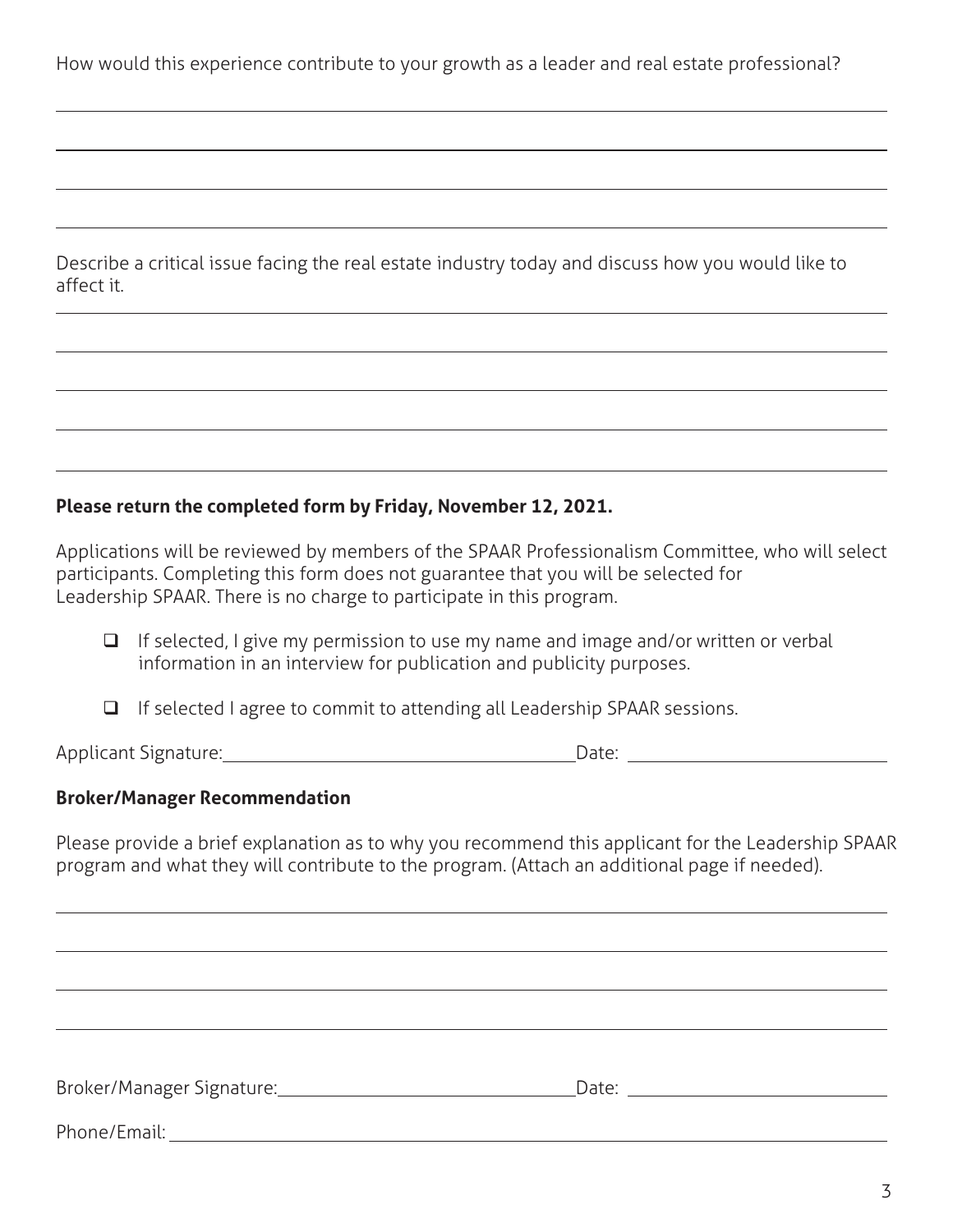# **LEADERSHIP OVERVIEW - JANUARY, 2022**

#### Location: TBD

*Leadership SPAAR kicks off with a focus on what it means to be a leader in your REALTOR® Association…and in your real estate business to identify the mindset, skills and leadership experience needed to serve on the SPAAR Board of Directors and Committees, and help you translate your Association leadership experiences into benefits for your business. You will have lunch and networking opportunities with your fellow Leadership SPAAR classmates and the current Board of Directors and Committee chairs, some of whom will be serving as your mentor for this experience.*

# **LEADERSHIP ADVOCACY – FEBRUARY, 2022**

#### Location: SPAAR, 325 Roselawn Ave E

*As a member of the largest trade association in North America, you benefit from advocacy at the local, state and national levels. Find out how it works, why it's critical to your business and why your leadership and support is important in protecting homeownership and our industry. This session will prepare you to attend Housing Day at the Capitol*

# **HOUSING DAY AT THE CAPITOL – MARCH 7, 2022**

Location: St. Paul River Centre/State Capitol *Get involved with your State Government—meet face-to-face with your legislators on the key issues the Housing Industry faces every day.*

# **COMMUNICATIONS – MAY, 2022**

### Location: SPAAR, 325 Roselawn Ave E

*What's the value of working with a REALTOR? Learn how the Association serves as a brand ambassador for your business by engaging with local media on real estate related topics. In this session you will complete media training with seasoned Twin Cities public relations executive and trainer Tracy Kurschner, making you a perfect resource for SPAAR when the media requests local agents for interviews.*

## **PROFESSIONALISM – June, 2022**

#### Location: The Saint Paul Hotel

*For this session, we'll focus on the National Association of REALTORS® Professional Courtesies and reflect on what professionalism looks like for leaders. In addition, this is an opportunity to enhance your etiquette skills with a luncheon session that focuses on key business dining skills and table manners, introductions and meeting others, showing respect for others, tips on how to be a fabulous guest/host, the importance of writing thank you notes and showing gratefulness, and cell phones for the 21st century.*

## **PAST PRESIDENTS LUNCH – July, 2022**

#### Location: TBD

*Learn from the Best of the Best. In this session you will have a one on one lunch with a past SPAAR President where they will share with you what their experiences were like and you can ask questions of someone who has been there and done that.* 

## **LEADERSHIP PANEL/SPAAR CONNECT COMMITTEE DAY – SEPTEMBER, 2022**

#### Location: SPAAR, 325 Roselawn Ave E

*SPAAR relies in great volunteers, and volunteers rely on SPAAR. In this session find out how being a leader can benefit your business and why people choose to do it. Immerse yourself in a day filled with different SPAAR committee exposure and find out where your next volunteer adventure might take you.* 

## **MN REALTORS® CONVENTION – SEPTEMBER, 2022**

Location: Mystic Lake Casino, Prior Lake

*What's happening in Minnesota real estate? Find out by spending a day at the MN REALTORS® State Convention.*